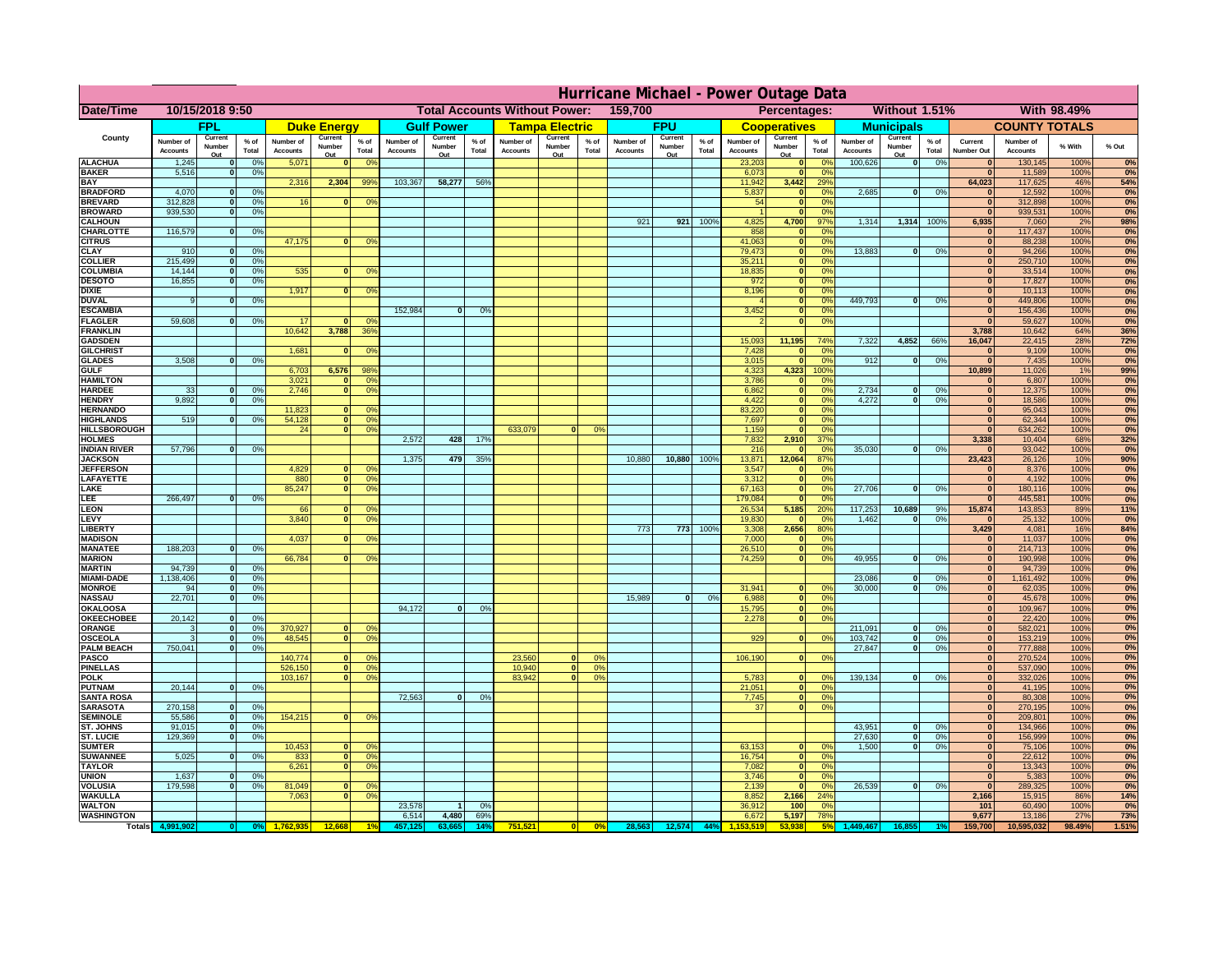# 10/15/2018 9:51 AM Hurricane Michael

| <b>Power Provider</b>                                                                     | <b>County</b>                | <b>Number of Customers</b>       | <b>Current Number Out</b> | <b>Outage Percentage</b> | <b>Estimated Restore Time</b> |
|-------------------------------------------------------------------------------------------|------------------------------|----------------------------------|---------------------------|--------------------------|-------------------------------|
| Central Florida Electric Cooperative                                                      | <b>ALACHUA</b>               | 875                              | $\mathbf 0$               | 0.00%                    | <b>TBD</b>                    |
| City of Alachua                                                                           | <b>ALACHUA</b>               | 4,426                            | 0                         | 0.00%                    | TBD                           |
| City of Newberry                                                                          | <b>ALACHUA</b>               | 1,727                            | $\mathbf{0}$              | 0.00%                    | <b>TBD</b>                    |
| Clay Electric Cooperative                                                                 | <b>ALACHUA</b>               | 22,328                           | 0                         | 0.00%                    | TBD                           |
| <b>Duke Energy</b>                                                                        | <b>ALACHUA</b>               | 5,071                            | $\overline{0}$            | 0.00%                    | Restored                      |
| Florida Power and Light Company                                                           | <b>ALACHUA</b>               | 1,245                            | 0                         | 0.00%                    | TBD                           |
| Gainesville (Gainesville Regional Utilities - GRU)                                        | <b>ALACHUA</b>               | 94,473                           | $\pmb{0}$                 | 0.00%                    | <b>TBD</b>                    |
| Clay Electric Cooperative                                                                 | <b>BAKER</b>                 | 2,476                            | 0                         | 0.00%                    | TBD                           |
| Florida Power and Light Company                                                           | <b>BAKER</b>                 | 5,516                            | $\mathbf 0$               | 0.00%                    | <b>TBD</b>                    |
| Okefenoke Rural Electric Membership Corporation                                           | <b>BAKER</b>                 | 3,597                            |                           | 0.00%                    | TBD                           |
| Duke Energy                                                                               | BAY                          | 2,316                            | 2,304                     | 99.48%                   | <b>TBD</b>                    |
| Gulf Coast Electric Cooperative, Inc.                                                     | BAY<br>BAY                   | 11,942                           | 3,442                     | 28.82%                   | >5 days                       |
| <b>Gulf Power Company</b>                                                                 | <b>BRADFORD</b>              | 103,367                          | 58,277<br>0               | 56.38%                   | >5 days<br>TBD                |
| City of Starke<br>Clay Electric Cooperative                                               | <b>BRADFORD</b>              | 2,685<br>5,837                   | $\mathbf 0$               | 0.00%<br>0.00%           | <b>TBD</b>                    |
| Florida Power and Light Company                                                           | <b>BRADFORD</b>              | 4,070                            | 0                         | 0.00%                    | TBD                           |
| Duke Energy                                                                               | <b>BREVARD</b>               | 16                               | $\mathbf 0$               | 0.00%                    | Restored                      |
| Florida Power and Light Company                                                           | <b>BREVARD</b>               | 312,828                          | 0                         | 0.00%                    | TBD                           |
| Peace River Electric Cooperative, Inc.                                                    | <b>BREVARD</b>               | 54                               | $\mathbf 0$               | 0.00%                    | <b>TBD</b>                    |
| Florida Power and Light Company                                                           | <b>BROWARD</b>               | 939,530                          | $\mathbf 0$               | 0.00%                    | TBD                           |
| Lee County Electric Cooperative                                                           | <b>BROWARD</b>               | $\mathbf{1}$                     | $\mathbf 0$               | 0.00%                    | <b>TBD</b>                    |
| City of Blountstown                                                                       | CALHOUN                      | 1,314                            | 1,314                     | 100.00%                  | >5 days                       |
| Florida Public Utilities Corporation                                                      | CALHOUN                      | 921                              | 921                       | 100.00%                  | >5 days                       |
| Gulf Coast Electric Cooperative, Inc.                                                     | CALHOUN                      | 1,848                            | 1,848                     | 100.00%                  | >5 days                       |
| West Florida Electric Cooperative, Inc.                                                   | CALHOUN                      | 2,977                            | 2,852                     | 95.80%                   | >5 days                       |
| Florida Power and Light Company                                                           | CHARLOTTE                    | 116,579                          | 0                         | 0.00%                    | TBD                           |
| Lee County Electric Cooperative                                                           | <b>CHARLOTTE</b>             | 858                              | $\mathbf 0$               | 0.00%                    | <b>TBD</b>                    |
| Duke Energy                                                                               | <b>CITRUS</b>                | 47,175                           | 0                         | 0.00%                    | Restored                      |
| Sumter Electric Cooperative, Inc.                                                         | <b>CITRUS</b>                | 15,415                           | $\pmb{0}$                 | 0.00%                    | <b>TBD</b>                    |
| Withlacoochee River Electric Cooperative, Inc.                                            | <b>CITRUS</b>                | 25,648                           | 0                         | 0.00%                    | TBD                           |
| Clay Electric Cooperative                                                                 | <b>CLAY</b>                  | 79,473                           | $\mathbf 0$               | 0.00%                    | <b>TBD</b>                    |
| Florida Power and Light Company                                                           | <b>CLAY</b>                  | 910                              | 0                         | 0.00%                    | TBD                           |
| Green Cove Springs Electric                                                               | <b>CLAY</b>                  | 3,889                            | $\pmb{0}$                 | 0.00%                    | <b>TBD</b>                    |
| Jacksonville (JEA)                                                                        | <b>CLAY</b>                  | 9,994                            | 0                         | 0.00%                    | <b>TBD</b>                    |
| Florida Power and Light Company                                                           | <b>COLLIER</b>               | 215,499                          | $\mathbf 0$               | 0.00%                    | <b>TBD</b>                    |
| Lee County Electric Cooperative                                                           | <b>COLLIER</b>               | 35,211                           | 0                         | 0.00%                    | TBD                           |
| Clay Electric Cooperative                                                                 | <b>COLUMBIA</b>              | 16,922                           | $\mathbf 0$               | 0.00%                    | <b>TBD</b>                    |
| Duke Energy                                                                               | <b>COLUMBIA</b>              | 535                              | 0                         | 0.00%                    | Restored                      |
| Florida Power and Light Company                                                           | <b>COLUMBIA</b>              | 14,144                           | $\mathbf 0$               | 0.00%                    | <b>TBD</b>                    |
| Suwannee Valley Electric Cooperative, Inc.                                                | COLUMBIA                     | 1,913                            | 0                         | 0.00%                    | Restored                      |
| Florida Power and Light Company                                                           | <b>DESOTO</b>                | 16,855                           | $\mathbf 0$               | 0.00%                    | <b>TBD</b>                    |
| Peace River Electric Cooperative, Inc.                                                    | <b>DESOTO</b>                | 972                              | $\pmb{0}$                 | 0.00%                    | TBD                           |
| Central Florida Electric Cooperative                                                      | <b>DIXIE</b>                 | 7,595                            | $\mathbf 0$               | 0.00%                    | <b>TBD</b>                    |
| Duke Energy                                                                               | <b>DIXIE</b>                 | 1,917                            | 0                         | 0.00%                    | Restored                      |
| Tri-County Electric Cooperative<br>Clay Electric Cooperative                              | <b>DIXIE</b>                 | 601                              | $\mathbf 0$               | 0.00%                    | <b>TBD</b>                    |
|                                                                                           | <b>DUVAL</b>                 | $\overline{4}$<br>$\overline{9}$ | $\pmb{0}$                 | 0.00%                    | TBD                           |
| Florida Power and Light Company<br>Jacksonville (JEA)                                     | <b>DUVAL</b><br><b>DUVAL</b> |                                  | $\pmb{0}$<br>0            | 0.00%                    | <b>TBD</b><br><b>TBD</b>      |
|                                                                                           | <b>DUVAL</b>                 | 430,918                          | 0                         | 0.00%<br>0.00%           | TBD                           |
| Jacksonville Beach (Beaches Energy Services)<br>Escambia River Electric Cooperative, Inc. | <b>ESCAMBIA</b>              | 18,875<br>3,452                  | 0                         | 0.00%                    | TBD                           |
| <b>Gulf Power Company</b>                                                                 | <b>ESCAMBIA</b>              | 152,984                          | $\mathbf 0$               | 0.00%                    | Restored                      |
| Clay Electric Cooperative                                                                 | <b>FLAGLER</b>               | $\overline{2}$                   | 0                         | 0.00%                    | TBD                           |
| <b>Duke Energy</b>                                                                        | <b>FLAGLER</b>               | 17                               | $\pmb{0}$                 | 0.00%                    | Restored                      |
| Florida Power and Light Company                                                           | <b>FLAGLER</b>               | 59,608                           | 0                         | 0.00%                    | TBD                           |
| <b>Duke Energy</b>                                                                        | <b>FRANKLIN</b>              | 10,642                           | 3,788                     | 35.59%                   | 72                            |
| Chattahoochee Electric                                                                    | GADSDEN                      | 1,163                            | 863                       | 74.20%                   | >5 days                       |
| City of Havana                                                                            | <b>GADSDEN</b>               | 1,391                            | $\mathbf 0$               | 0.00%                    | Restored                      |
| City of Quincy                                                                            | GADSDEN                      | 4,768                            | 3,989                     | 83.66%                   | >5 days                       |
| Talquin Electric Cooperative, Inc.                                                        | GADSDEN                      | 15,093                           | 11,195                    | 74.17%                   | >5 days                       |
| Central Florida Electric Cooperative                                                      | <b>GILCHRIST</b>             | 7,424                            | 0                         | 0.00%                    | Restored                      |
| Clay Electric Cooperative                                                                 | <b>GILCHRIST</b>             | $\overline{4}$                   | $\mathbf 0$               | 0.00%                    | TBD                           |
| Duke Energy                                                                               | <b>GILCHRIST</b>             | 1,681                            | 0                         | 0.00%                    | Restored                      |
| City of Moore Haven                                                                       | <b>GLADES</b>                | 912                              | $\pmb{0}$                 | 0.00%                    | <b>TBD</b>                    |
| Florida Power and Light Company                                                           | <b>GLADES</b>                | 3,508                            | 0                         | 0.00%                    | TBD                           |
| Glades Electric Cooperative, Inc.                                                         | <b>GLADES</b>                | 3,015                            | $\mathbf 0$               | 0.00%                    | <b>TBD</b>                    |
| Duke Energy                                                                               | <b>GULF</b>                  | 6,703                            | 6,576                     | 98.11%                   | TBD                           |
| Gulf Coast Electric Cooperative, Inc.                                                     | <b>GULF</b>                  | 4,323                            | 4,323                     | 100.00%                  | >5 days                       |
| Duke Energy                                                                               | <b>HAMILTON</b>              | 3,021                            | 0                         | 0.00%                    | Restored                      |
| Suwannee Valley Electric Cooperative, Inc.                                                | <b>HAMILTON</b>              | 3,786                            | $\pmb{0}$                 | 0.00%                    | Restored                      |
| City of Wauchula                                                                          | HARDEE                       | 2,734                            | 0                         | 0.00%                    | TBD                           |
| <b>Duke Energy</b>                                                                        | HARDEE                       | 2,746                            | $\mathbf 0$               | 0.00%                    | Restored                      |
| Florida Power and Light Company                                                           | HARDEE                       | 33                               | 0                         | 0.00%                    | TBD                           |
| Glades Electric Cooperative, Inc.                                                         | HARDEE                       | $\mathbf 0$                      | $\pmb{0}$                 |                          | <b>TBD</b>                    |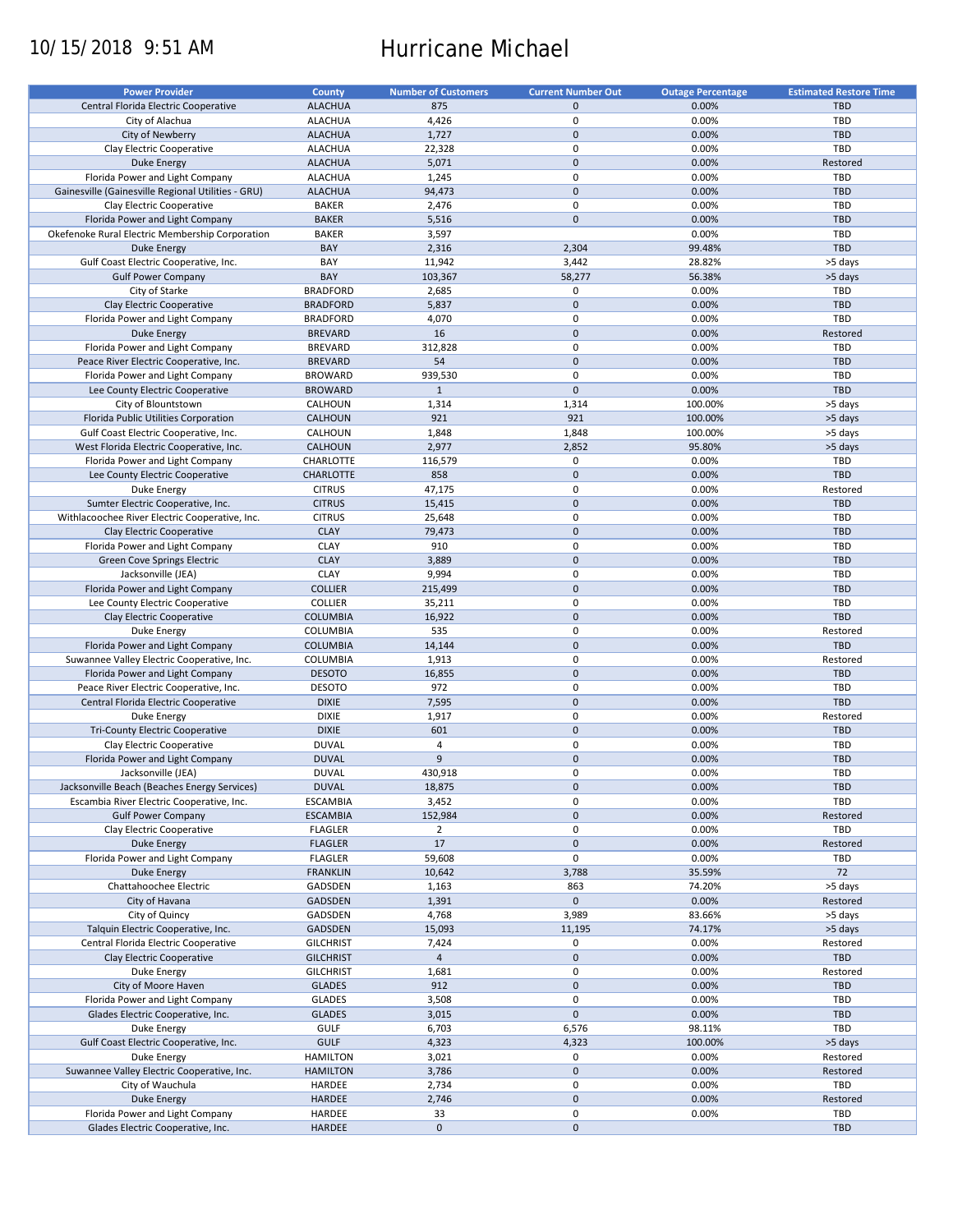## 10/15/2018 9:51 AM Hurricane Michael

| Peace River Electric Cooperative, Inc.          | HARDEE              | 6,862     | $\pmb{0}$           | 0.00%   | TBD        |
|-------------------------------------------------|---------------------|-----------|---------------------|---------|------------|
| City of Clewiston                               | <b>HENDRY</b>       | 4,272     | $\mathbf 0$         | 0.00%   | <b>TBD</b> |
| Florida Power and Light Company                 | <b>HENDRY</b>       | 9,892     | 0                   | 0.00%   | TBD        |
|                                                 |                     |           |                     |         |            |
| Glades Electric Cooperative, Inc.               | <b>HENDRY</b>       | 3,530     | $\mathbf 0$         | 0.00%   | <b>TBD</b> |
| Lee County Electric Cooperative                 | <b>HENDRY</b>       | 892       | $\pmb{0}$           | 0.00%   | TBD        |
| Duke Energy                                     | <b>HERNANDO</b>     | 11,823    | $\mathbf 0$         | 0.00%   | Restored   |
|                                                 |                     |           |                     |         |            |
| Sumter Electric Cooperative, Inc.               | <b>HERNANDO</b>     | 186       | 0                   | 0.00%   | <b>TBD</b> |
| Withlacoochee River Electric Cooperative, Inc.  | <b>HERNANDO</b>     | 83,034    | $\mathbf 0$         | 0.00%   | <b>TBD</b> |
| Duke Energy                                     | <b>HIGHLANDS</b>    | 54,128    | 0                   | 0.00%   | Restored   |
|                                                 |                     | 519       | $\mathbf 0$         | 0.00%   | <b>TBD</b> |
| Florida Power and Light Company                 | <b>HIGHLANDS</b>    |           |                     |         |            |
| Glades Electric Cooperative, Inc.               | <b>HIGHLANDS</b>    | 7,321     | 0                   | 0.00%   | TBD        |
| Peace River Electric Cooperative, Inc.          | <b>HIGHLANDS</b>    | 376       | $\mathbf{0}$        | 0.00%   | <b>TBD</b> |
| Duke Energy                                     | HILLSBOROUGH        | 24        | $\mathbf 0$         | 0.00%   | Restored   |
|                                                 |                     |           |                     |         |            |
| Peace River Electric Cooperative, Inc.          | HILLSBOROUGH        | 1,159     | $\mathbf 0$         | 0.00%   | <b>TBD</b> |
| Tampa Electric Company                          | HILLSBOROUGH        | 633,079   | 0                   | 0.00%   | Restored   |
| Choctawhatchee Electric Cooperative             | <b>HOLMES</b>       | 293       | $\mathbf 0$         | 0.00%   | Restored   |
|                                                 |                     |           |                     |         |            |
| <b>Gulf Power Company</b>                       | <b>HOLMES</b>       | 2,572     | 428                 | 16.64%  | 72         |
| West Florida Electric Cooperative, Inc.         | <b>HOLMES</b>       | 7,539     | 2,910               | 38.60%  | >5 days    |
| City of Vero Beach                              | <b>INDIAN RIVER</b> | 35,030    | $\mathbf 0$         | 0.00%   | <b>TBD</b> |
|                                                 |                     |           |                     |         |            |
| Florida Power and Light Company                 | <b>INDIAN RIVER</b> | 57,796    | $\mathbf 0$         | 0.00%   | <b>TBD</b> |
| Peace River Electric Cooperative, Inc.          | <b>INDIAN RIVER</b> | 216       | $\mathbf 0$         | 0.00%   | TBD        |
| Florida Public Utilities Corporation            | <b>JACKSON</b>      | 10,880    | 10,880              | 100.00% | >5 days    |
|                                                 |                     |           |                     |         |            |
| Gulf Coast Electric Cooperative, Inc.           | <b>JACKSON</b>      | 47        | 47                  | 100.00% | >5 days    |
| <b>Gulf Power Company</b>                       | <b>JACKSON</b>      | 1,375     | 479                 | 34.84%  | 72         |
| West Florida Electric Cooperative, Inc.         | <b>JACKSON</b>      | 13,824    | 12,017              | 86.93%  | >5 days    |
| <b>Duke Energy</b>                              |                     |           | $\mathbf 0$         | 0.00%   | Restored   |
|                                                 | <b>JEFFERSON</b>    | 4,829     |                     |         |            |
| <b>Tri-County Electric Cooperative</b>          | <b>JEFFERSON</b>    | 3,547     | $\pmb{0}$           | 0.00%   | Restored   |
| Central Florida Electric Cooperative            | LAFAYETTE           | 9         | $\mathbf 0$         | 0.00%   | <b>TBD</b> |
|                                                 |                     |           |                     |         |            |
| <b>Duke Energy</b>                              | LAFAYETTE           | 880       | $\pmb{0}$           | 0.00%   | Restored   |
| Suwannee Valley Electric Cooperative, Inc.      | <b>LAFAYETTE</b>    | 3,252     | $\mathbf 0$         | 0.00%   | Restored   |
| <b>Tri-County Electric Cooperative</b>          | LAFAYETTE           | 51        | $\pmb{0}$           | 0.00%   | TBD        |
|                                                 |                     |           |                     |         |            |
| City of Leesburg                                | LAKE                | 22,000    | $\mathbf 0$         | 0.00%   | <b>TBD</b> |
| City of Mount Dora                              | LAKE                | 5,706     | 0                   | 0.00%   | TBD        |
| Clay Electric Cooperative                       | LAKE                | 2,239     | $\mathbf 0$         | 0.00%   | <b>TBD</b> |
|                                                 |                     |           |                     |         |            |
| Duke Energy                                     | LAKE                | 85,247    | 0                   | 0.00%   | Restored   |
| Sumter Electric Cooperative, Inc.               | LAKE                | 64,924    | $\mathbf 0$         | 0.00%   | <b>TBD</b> |
| Florida Power and Light Company                 | LEE                 | 266,497   | $\pmb{0}$           | 0.00%   | TBD        |
| Lee County Electric Cooperative                 | LEE                 | 179,084   | $\mathbf 0$         | 0.00%   | TBD        |
|                                                 |                     |           |                     |         |            |
| City of Tallahassee                             | <b>LEON</b>         | 117,253   | 10,689              | 9.12%   | $>72$      |
| <b>Duke Energy</b>                              | <b>LEON</b>         | 66        | $\mathbf{0}$        | 0.00%   | Restored   |
| Talquin Electric Cooperative, Inc.              | LEON                | 26,534    | 5,185               | 19.54%  | >5 days    |
|                                                 |                     |           |                     |         |            |
| Central Florida Electric Cooperative            | LEVY                | 17,513    | $\mathbf{0}$        | 0.00%   | Restored   |
| City of Williston                               | LEVY                | 1,462     | $\pmb{0}$           | 0.00%   | TBD        |
| Clay Electric Cooperative                       | LEVY                | 712       | $\mathbf 0$         | 0.00%   | <b>TBD</b> |
|                                                 |                     |           |                     |         |            |
| Duke Energy                                     | LEVY                | 3,840     | 0                   | 0.00%   | Restored   |
| Sumter Electric Cooperative, Inc.               | LEVY                | 1,605     | $\mathbf{0}$        | 0.00%   | <b>TBD</b> |
| Florida Public Utilities Corporation            | <b>LIBERTY</b>      | 773       | 773                 | 100.00% | >5 days    |
|                                                 |                     |           |                     |         |            |
| Talquin Electric Cooperative, Inc.              | <b>LIBERTY</b>      | 3,308     | 2,656               | 80.29%  | >5 days    |
| Duke Energy                                     | MADISON             | 4,037     | $\mathbf 0$         | 0.00%   | Restored   |
| Tri-County Electric Cooperative                 | <b>MADISON</b>      | 7,000     | $\mathbf 0$         | 0.00%   | Restored   |
|                                                 |                     |           |                     |         |            |
| Florida Power and Light Company                 | MANATEE             | 188,203   | 0                   | 0.00%   | TBD        |
| Peace River Electric Cooperative, Inc.          | MANATEE             | 26,510    | $\mathbf 0$         | 0.00%   | <b>TBD</b> |
| Central Florida Electric Cooperative            | <b>MARION</b>       | 9         | 0                   | 0.00%   | TBD        |
|                                                 |                     |           |                     |         |            |
| Clay Electric Cooperative                       | <b>MARION</b>       | 16,301    | $\mathbf 0$         | 0.00%   | <b>TBD</b> |
| Duke Energy                                     | <b>MARION</b>       | 66,784    | 0                   | 0.00%   | Restored   |
| Ocala (Ocala Electric Utility)                  | <b>MARION</b>       | 49,955    | $\mathbf 0$         | 0.00%   | <b>TBD</b> |
|                                                 |                     |           |                     |         |            |
| Sumter Electric Cooperative, Inc.               | <b>MARION</b>       | 57,949    | 0                   | 0.00%   | TBD        |
| Florida Power and Light Company                 | <b>MARTIN</b>       | 94,739    | $\pmb{0}$           | 0.00%   | <b>TBD</b> |
| Florida Power and Light Company                 | MIAMI-DADE          | 1,138,406 | 0                   | 0.00%   | TBD        |
| Homestead                                       |                     |           | $\mathbf 0$         | 0.00%   | <b>TBD</b> |
|                                                 | MIAMI-DADE          | 23,086    |                     |         |            |
| Florida Keys Electric Cooperative               | <b>MONROE</b>       | 31,941    | $\pmb{0}$           | 0.00%   | TBD        |
| Florida Power and Light Company                 | <b>MONROE</b>       | 94        | $\mathbf 0$         | 0.00%   | <b>TBD</b> |
| <b>Keys Energy Services</b>                     | <b>MONROE</b>       | 30,000    | 0                   | 0.00%   | TBD        |
|                                                 |                     |           |                     |         |            |
| Florida Power and Light Company                 | NASSAU              | 22,701    | $\pmb{0}$           | 0.00%   | TBD        |
| Florida Public Utilities Corporation            | NASSAU              | 15,989    | $\mathbf 0$         | 0.00%   | Restored   |
| Okefenoke Rural Electric Membership Corporation | NASSAU              | 6,988     | $\mathbf 0$         | 0.00%   | <b>TBD</b> |
|                                                 |                     |           |                     |         |            |
| Choctawhatchee Electric Cooperative             | <b>OKALOOSA</b>     | 15,795    | $\pmb{0}$           | 0.00%   | Restored   |
| <b>Gulf Power Company</b>                       | <b>OKALOOSA</b>     | 94,172    | $\mathbf 0$         | 0.00%   | Restored   |
| Florida Power and Light Company                 | OKEECHOBEE          | 20,142    | $\pmb{0}$           | 0.00%   | TBD        |
|                                                 |                     |           |                     |         |            |
| Glades Electric Cooperative, Inc.               | <b>OKEECHOBEE</b>   | 2,278     | $\pmb{0}$           | 0.00%   | TBD        |
| City of Winter Park                             | ORANGE              | 13,941    | $\pmb{0}$           | 0.00%   | TBD        |
| <b>Duke Energy</b>                              | ORANGE              | 370,927   | $\pmb{0}$           | 0.00%   | Restored   |
|                                                 |                     |           |                     |         |            |
| Florida Power and Light Company                 | ORANGE              | 3         | $\pmb{0}$           | 0.00%   | TBD        |
| Orlando (Orlando Utilities Commission - OUC)    | ORANGE              | 197,030   | $\mathsf{O}\xspace$ | 0.00%   | <b>TBD</b> |
|                                                 |                     |           |                     |         |            |